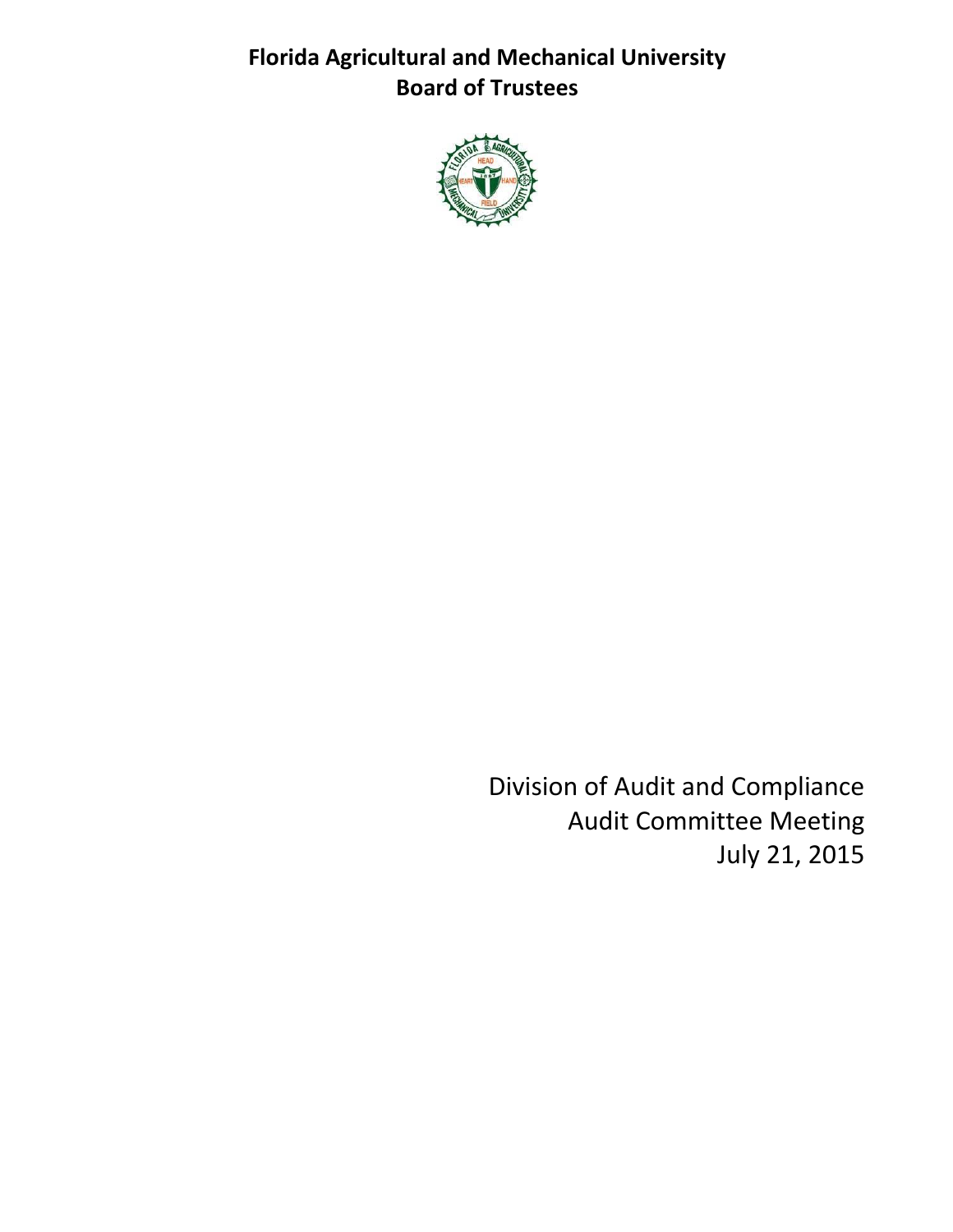# **Contents**

<span id="page-1-0"></span>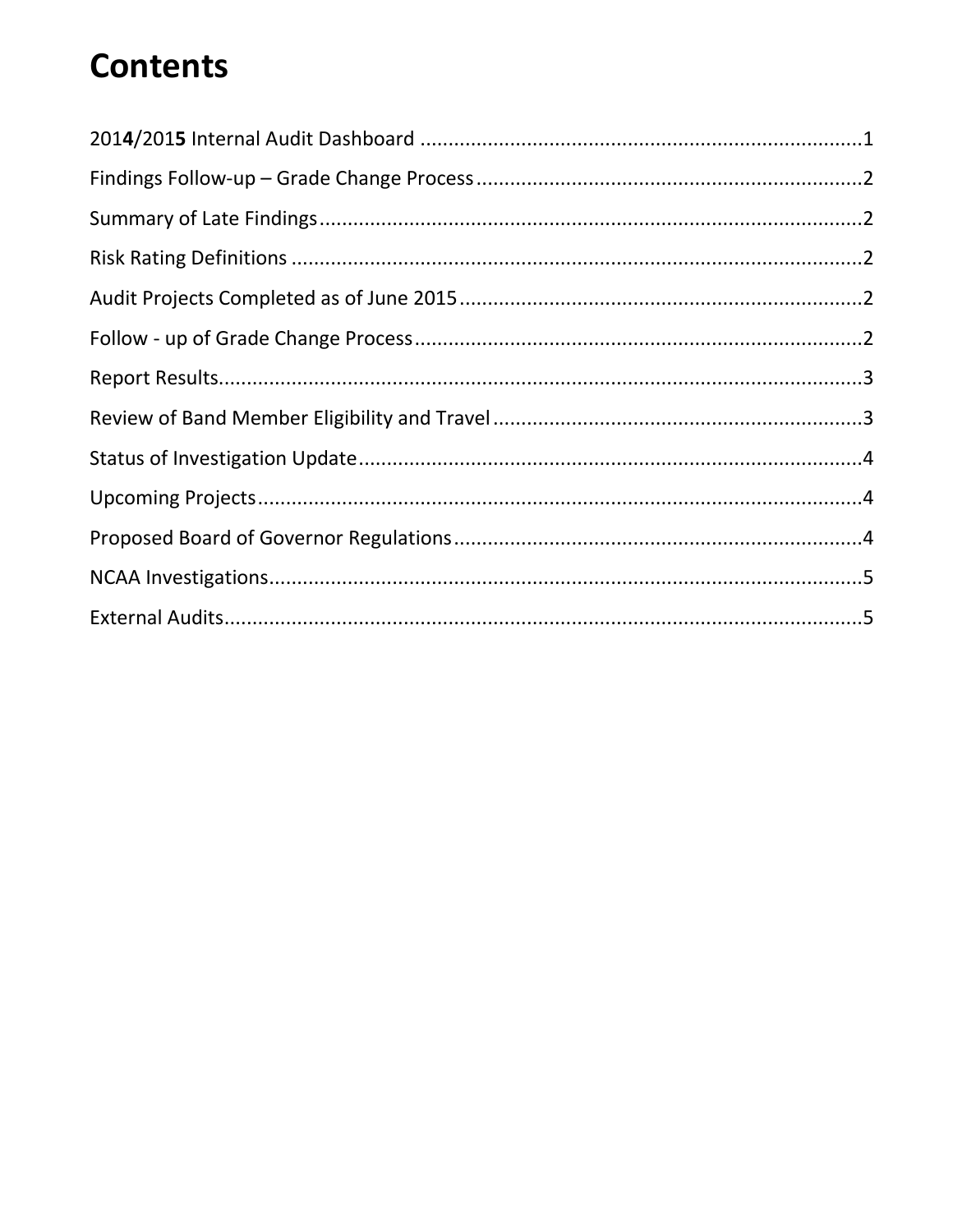# 2014/2015 Internal Audit Dashboard

<span id="page-2-0"></span>

| Project                                                          | Plan Year | <b>Status</b>                                                                                                                                                                                                            | Number of<br><b>Findings</b> | Number of<br>Red<br><b>Findings</b> | Findings<br>Implemented by<br>Report Date | Red Findings<br>Implemented by<br>Report Date |
|------------------------------------------------------------------|-----------|--------------------------------------------------------------------------------------------------------------------------------------------------------------------------------------------------------------------------|------------------------------|-------------------------------------|-------------------------------------------|-----------------------------------------------|
| Follow up of prior findings for<br>audit of grade change process | 2014/2015 | Report issued July<br>2015.                                                                                                                                                                                              | $\mathbf{1}$                 | $\mathcal{O}$                       | $\mathcal{O}$                             | $\mathcal{O}$                                 |
| Audit of Information Technology<br>Functions                     | 2014/2015 | Suspended and<br>included on 2015-<br>16 audit plan. Field<br>work resumed July<br>2015. Projected<br>completion date of<br>October 2015.                                                                                | N/A                          | N/A                                 | N/A                                       | N/A                                           |
| P Card and Travel follow up of<br>prior findings.                | 2014/2015 | Observations/recom<br>mendations provided<br>to management.<br>Waiting on<br>management's action<br>plan. Anticipated<br>release in July 2015.                                                                           | N/A                          | N/A                                 | N/A                                       | N/A                                           |
| Financial aid process review                                     | 2014/2015 | Field work 50%<br>complete. Suspended<br>and included in<br>2015-16 audit plan.<br>Field work resumed<br>in July 2015.<br>Projected completion<br>date of October<br>2015.                                               | N/A                          | N/A                                 | N/A                                       | N/A                                           |
| Pharmacy Phase II investigation                                  | 2014/2015 | Contracted out at<br>BOG request. Field<br>work completed and<br>report is in draft<br>stage. Work has been<br>slowed as a result of<br>turnover in<br>University staff.<br>Projected completion<br>date of August 2015. | N/A                          | N/A                                 | N/A                                       | N/A                                           |
| Band eligibility compliance<br>review                            | 2014/2015 | Report issued June<br>2015.                                                                                                                                                                                              | $\mathcal O$                 | $\mathcal{O}$                       | N/A                                       | N/A                                           |
| Accounts payable process review                                  | 2014/2015 | Field work started<br>July 2015 with<br>expected completion<br>date of October<br>2015.                                                                                                                                  | N/A                          | N/A                                 | N/A                                       | N/A                                           |
| <b>TOTALS</b>                                                    |           |                                                                                                                                                                                                                          | $\mathbf{1}$                 | $\mathbf{O}$                        | $\mathbf{O}$                              | $\mathbf{O}$                                  |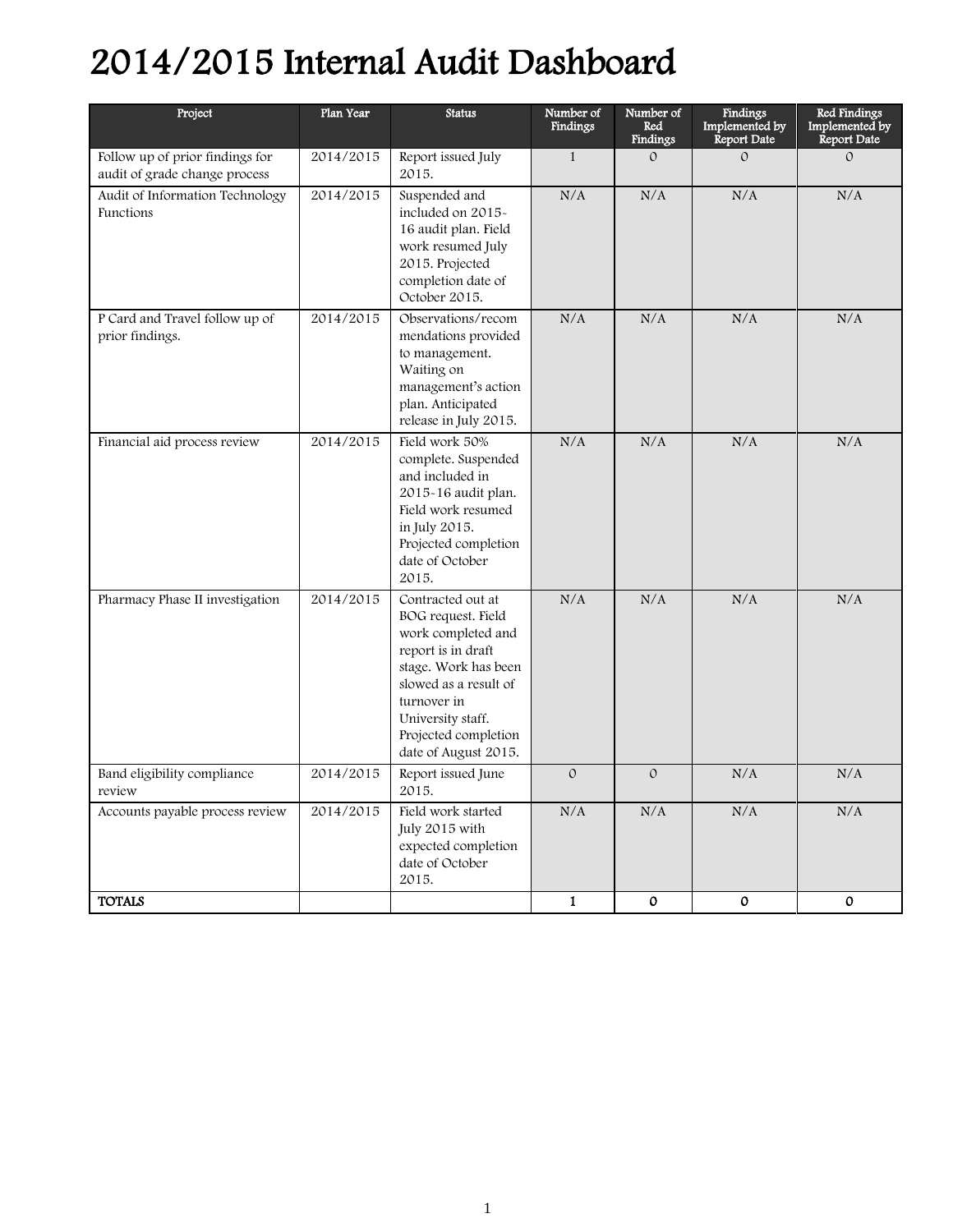## Findings Follow-up – Grade Change Process

Corrective actions for the findings reported in the grade change process were reviewed and are reported below. Follow up of findings for the P Card and Travel Audit, issued November 2014, were to be implemented by January 2015. The follow up to validate implementation of the action plan was performed during April and May 2015. The report is expected to be issued in July 2015, and the results are not included below:

| Finding rating | Late | Revised | Open | Closed | Total |
|----------------|------|---------|------|--------|-------|
| Red            | None |         |      |        | None  |
| Yellow         |      |         |      |        |       |
| Green          | None |         |      |        | None  |
| Totals         |      |         |      |        |       |
|                | 100% | 0%      | 0%   | 0%     | 100%  |

٦

## <span id="page-3-0"></span>Summary of Late Findings – Grade Change Process

| <b>Finding</b><br>rating | <b>Finding Description</b> | Management's Action Plan                                                                                | Reason                                                                                                 |
|--------------------------|----------------------------|---------------------------------------------------------------------------------------------------------|--------------------------------------------------------------------------------------------------------|
| Red                      | None                       | N/A                                                                                                     | N/A                                                                                                    |
| Yellow                   |                            | Change in action plan to require<br>additional PIN prior to accessing<br>page where changes can be made | The original action plan was too<br>costly to implement and a different<br>course of action was taken. |
| Green                    | None                       | N/A                                                                                                     | N/A                                                                                                    |

## <span id="page-3-1"></span>Risk Rating Definitions

The following risk rating definitions are used in assessing the relative risk of internal audit observations and do not represent an opinion on the adequacy or effectiveness of internal controls. University management is responsible for assessing whether the controls the University has implemented are adequate to meet its operational, compliance and financial reporting objectives.

- High: The potential impact on the operation (either in terms of dollars, error rate, or qualitative factors) could significantly affect the operation's ability to achieve its strategic objectives
- Medium: The potential impact on the operation (either in terms of dollars, error rate, or qualitative factors) could moderately affect the operation's ability to achieve its strategic objectives
- Low: The potential impact on the operation (either in terms of dollars, error rate, or qualitative factors) would not significantly affect the operation's ability to achieve its strategic objectives

## <span id="page-3-2"></span>Audit Projects Completed as of June 2015

### Follow up Review of Grade Change Process

#### Process Owner – REGISTRAR

Scope and objectives – To follow up findings reported in audit report No. 2014-1 relating to the grade change process.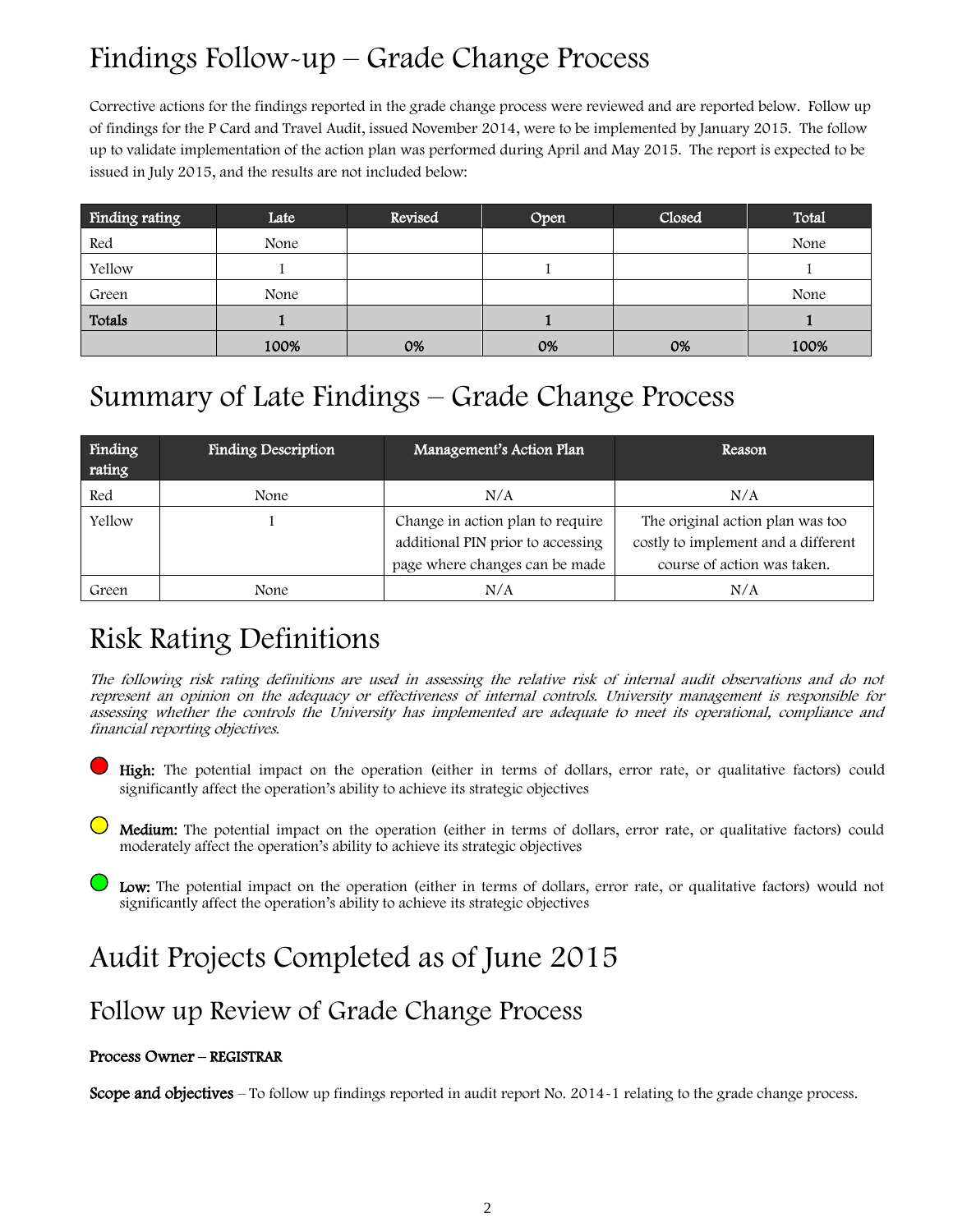## Report Results

| Fieldwork           | Report status           | Findings   |
|---------------------|-------------------------|------------|
| Completed June 2015 | Report issued July 2015 | 0 Comments |
|                     |                         | 1 Comment  |
|                     |                         | 0 Comments |

| 1. Follow up Review of Grade Change Process                                                                                                                                                                                                                                                                                                                                                                                |                                                                                                                                                                       |  |  |
|----------------------------------------------------------------------------------------------------------------------------------------------------------------------------------------------------------------------------------------------------------------------------------------------------------------------------------------------------------------------------------------------------------------------------|-----------------------------------------------------------------------------------------------------------------------------------------------------------------------|--|--|
| Finding                                                                                                                                                                                                                                                                                                                                                                                                                    | <b>Risks</b>                                                                                                                                                          |  |  |
| An additional layer of security to prevent unauthorized grade changes was<br>▶<br>lost with a change to a new computer system.                                                                                                                                                                                                                                                                                             | Risk - Possibility that unauthorized<br>▶<br>grade changes could be made is<br>increased.                                                                             |  |  |
| Recommendations and management action plans                                                                                                                                                                                                                                                                                                                                                                                | Action owner/timetable                                                                                                                                                |  |  |
| Recommendation: We recommend that an additional layer of security be implemented.<br>Management response:<br>Response: Because of prohibitive cost, it was decided to implement a different<br>approach, consisting of requiring users to enter an additional PIN prior to allowing<br>access to the page for making a grade change. Current procedures in place are<br>sufficient to safeguard against security breaches. | Responsibility: Agatha Onwunli, Registrar and<br>David Cantrell, Associate Vice President EIT<br>Implementation date: Testing of the new system<br>began in July 2015 |  |  |

## Review of Band Member Eligibility and Travel

#### Process Owner – College of Social Sciences/Arts and Humanities

Scope and objectives - To evaluate compliance with policies and procedures in the band eligibility and traveling processes for the football games played in the fall 2014.

### Report Results

| Fieldwork      | Report status           | Findings   |
|----------------|-------------------------|------------|
| April-May 2015 | Report issued June 2015 | 0 Comments |
|                |                         | 0 Comments |
|                |                         | 0 Comments |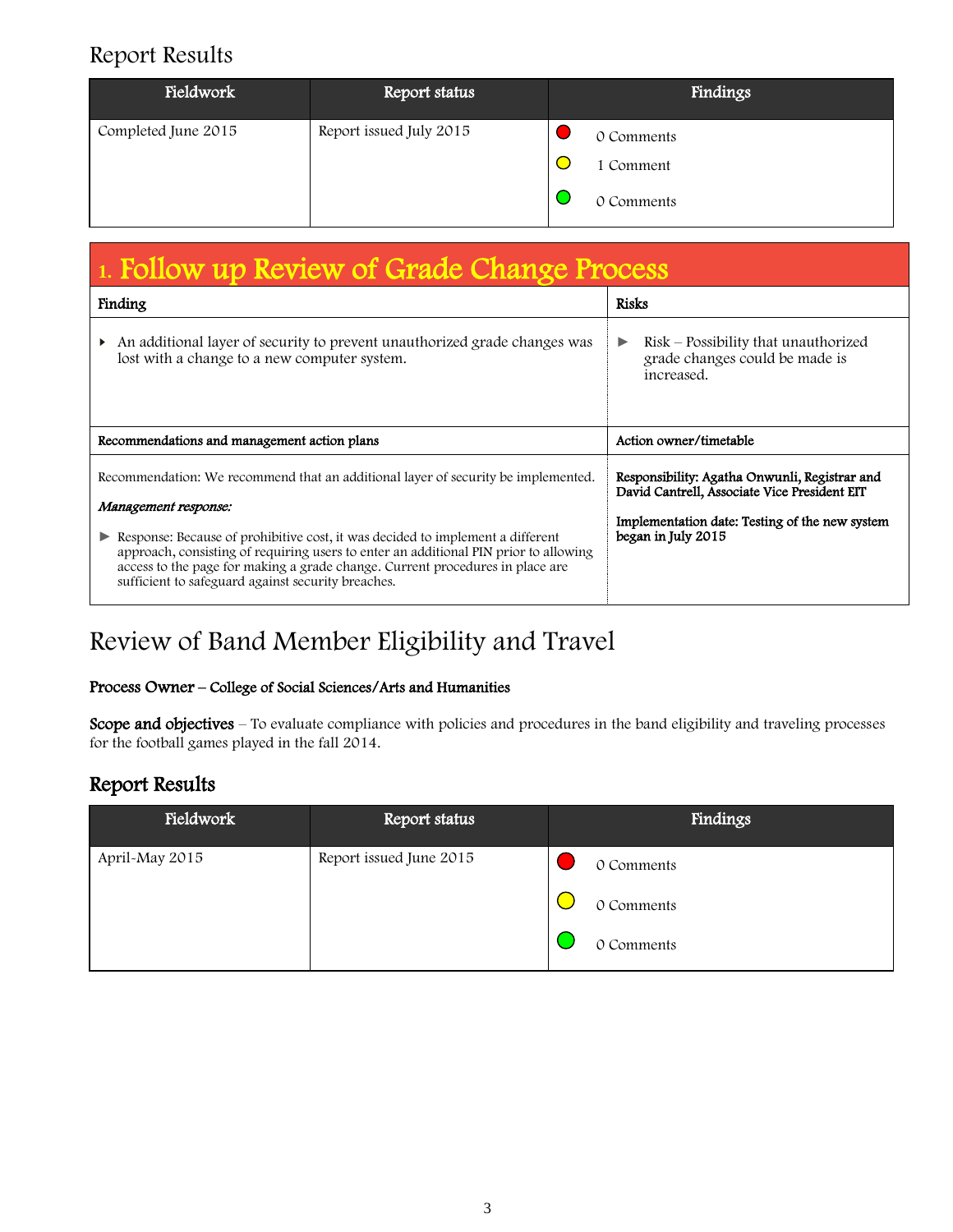## Status of Investigations

During the period from July 2014 through June 2015, the Division received 63 allegations/complaints. Of these, 19 reports were issued, 8 were closed with no investigation, 17 are in process, 11 were referred to another department/agency for review, and 8 are pending investigation. It should be noted that several investigations included multiple allegations. We estimate the actual number of complaints for the reports issued and investigations in process is in the range of 80. Investigations are classified into the following categories:

| Categories                                             | July 2014-June 2015<br><b>Number of Allegations</b> | July 2014-June 2015<br>Percent of Total | Year End<br>June 30, 2014<br>Percent of Total |
|--------------------------------------------------------|-----------------------------------------------------|-----------------------------------------|-----------------------------------------------|
| Diversity, equal opportunity, and workplace<br>respect | 22                                                  | 34                                      | 38                                            |
| Environment, health, and safety                        |                                                     | 2                                       |                                               |
| Financial and business integrity                       | 27                                                  | 44                                      | 31                                            |
| Misuse or misappropriation of assets or<br>information | 13                                                  | 20                                      | 24                                            |
| <b>TOTALS</b>                                          | 63                                                  | 100                                     | 100                                           |

### Upcoming Projects

| Project                         | Expected timing of<br>fieldwork | <b>Comments</b>                |
|---------------------------------|---------------------------------|--------------------------------|
| Performance based funding audit | September – December 2015       | Required by Board of Governors |

## Proposed Board of Governor Regulation

The Board of Governors (BOG) has issued a proposed regulation, State University System Compliance and Ethics Program.

#### *State University System Compliance and Ethics Program*

- Each Board of Trustees (BOT) shall implement a comprehensive university compliance and ethics program (program) to promote ethical conduct and maximize compliance with applicable laws, regulations, policies, and procedures.
	- The program shall be developed and implemented to address the following areas:
		- o Infrastructure, policies, and procedures;
		- o Effective oversight;
		- o Avoid delegation of authority to unethical individuals;
		- o Communication and education;
		- o Monitoring and auditing;
		- o Consistent enforcement and discipline; and
		- o Response to incidents and preventive measures.

#### *Impact on the University's Current Compliance Activities*

Florida Agricultural and Mechanical University's approach is similar to most other SUS universities:

- Staff have responsibilities to oversee a specific operational area (such as ethics, research, NCAA, ADA, EEO, Title IX, export technology, etc.)
- The University's internal audit function provides audits for the compliance areas, but there is no routine monitoring or implementation of controls and processes
- There is no comprehensive monitoring or reporting on the compliance program